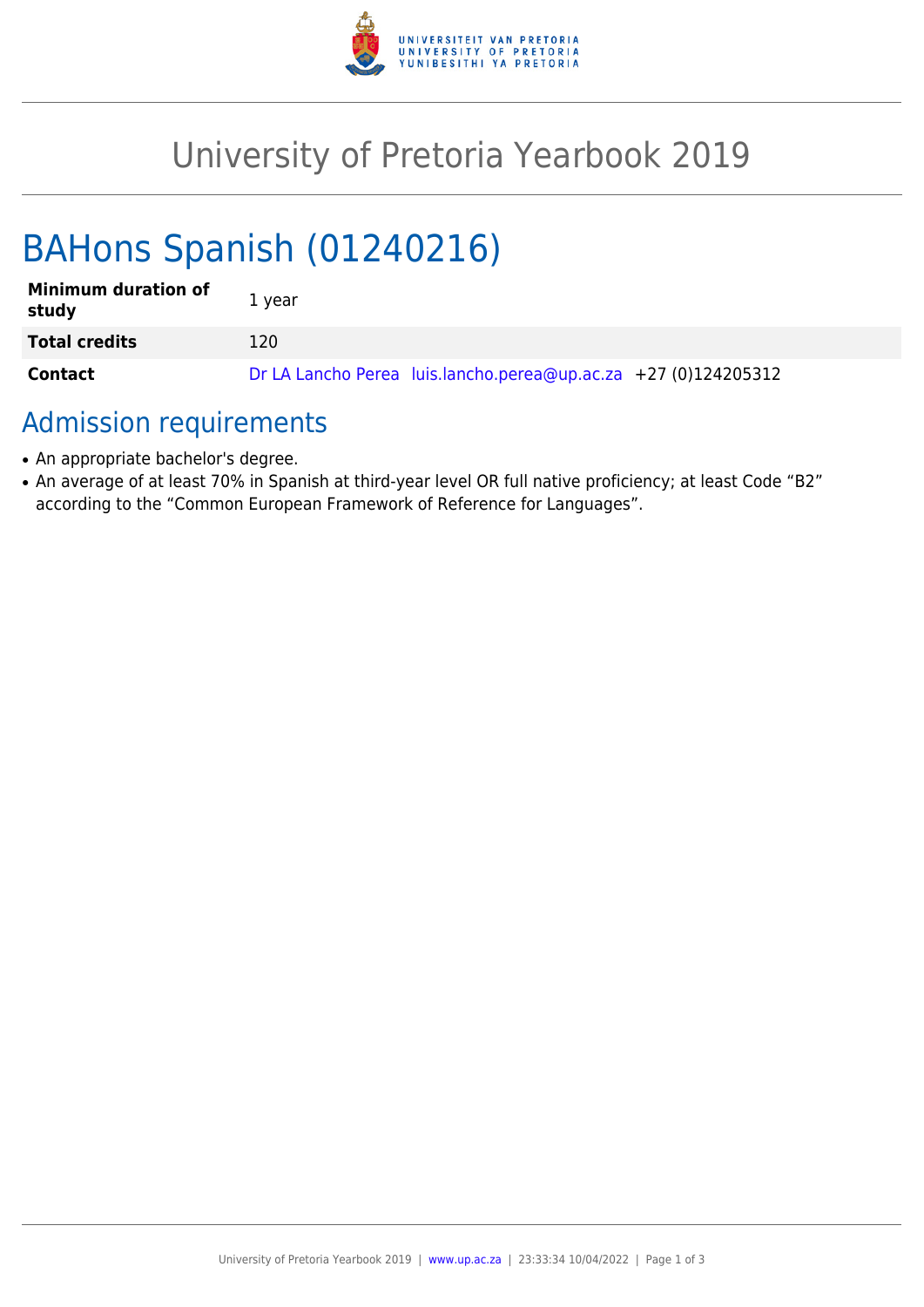

## Curriculum: Final year

**Minimum credits: 120**

#### **Core modules**

#### **Research report 700 (SPN 700)**

| <b>Module credits</b>         | 40.00                                     |
|-------------------------------|-------------------------------------------|
| <b>Prerequisites</b>          | No prerequisites.                         |
| Language of tuition           | Module is presented in Spanish            |
| <b>Department</b>             | Ancient and Modern Languages and Cultures |
| <b>Period of presentation</b> | Year                                      |

#### **Module content**

Students will research a topic chosen in agreement with the programme manager and hand in a research report of 9 000 words that they will later present as part of their evaluation.

#### **Hispanic literature 701 (SPN 701)**

| <b>Module credits</b>         | 20.00                                     |
|-------------------------------|-------------------------------------------|
| <b>Prerequisites</b>          | No prerequisites.                         |
| <b>Contact time</b>           | 2 lectures per week                       |
| <b>Language of tuition</b>    | Module is presented in Spanish            |
| <b>Department</b>             | Ancient and Modern Languages and Cultures |
| <b>Period of presentation</b> | Semester 1                                |
|                               |                                           |

#### **Module content**

This module offers an introduction to Hispanic literature from Spain and Latin America. The module is conducted in Spanish and all reading and writing for the module is also done in Spanish.

#### **Hispanic cultures and societies 702 (SPN 702)**

| <b>Module credits</b>         | 20.00                                     |
|-------------------------------|-------------------------------------------|
| <b>Prerequisites</b>          | No prerequisites.                         |
| <b>Contact time</b>           | 2 lectures per week                       |
| <b>Language of tuition</b>    | Module is presented in Spanish            |
| <b>Department</b>             | Ancient and Modern Languages and Cultures |
| <b>Period of presentation</b> | Semester 2                                |

#### **Module content**

This module studies Hispanic cultures and societies including Spanish and Latin American history to determine the particularities that characterise these societies and their interpretations of the world.